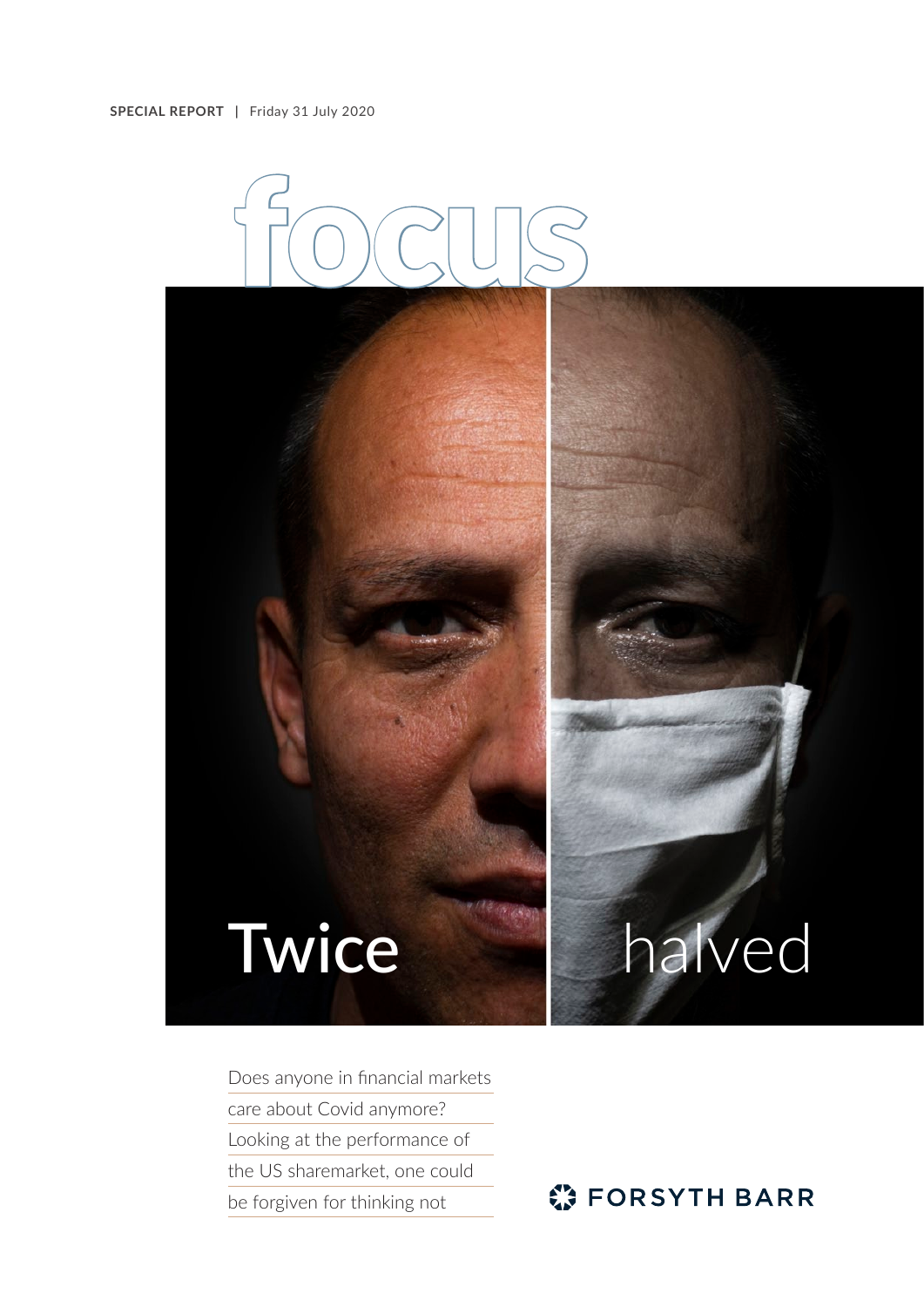

**Daily new cases**

É

Daily new cases in the US grew by around 20,000 in July. Over the same period the US sharemarket rose around 5% (below).

This odd couple of rising virus cases and rising markets stands in contrast to March. Then, a similar jump in the daily cases saw the US sharemarket around 13% lower for the month.



## **An Odd Couple**

threat? We don't think so. There are a number of reasons why the infection count has become less relevant for investors:

So are investors blithely disregarding the Covid

**Twice, halved, roughly.** The US is experiencing about twice the number of new daily cases relative to the prior peak seen in April. However the number of deaths associated with Covid has roughly halved (below).

## **Daily New Deaths in the United States**





1/07/2020 8/07/2020 15/07/2020 22/07/2020 29/07/2020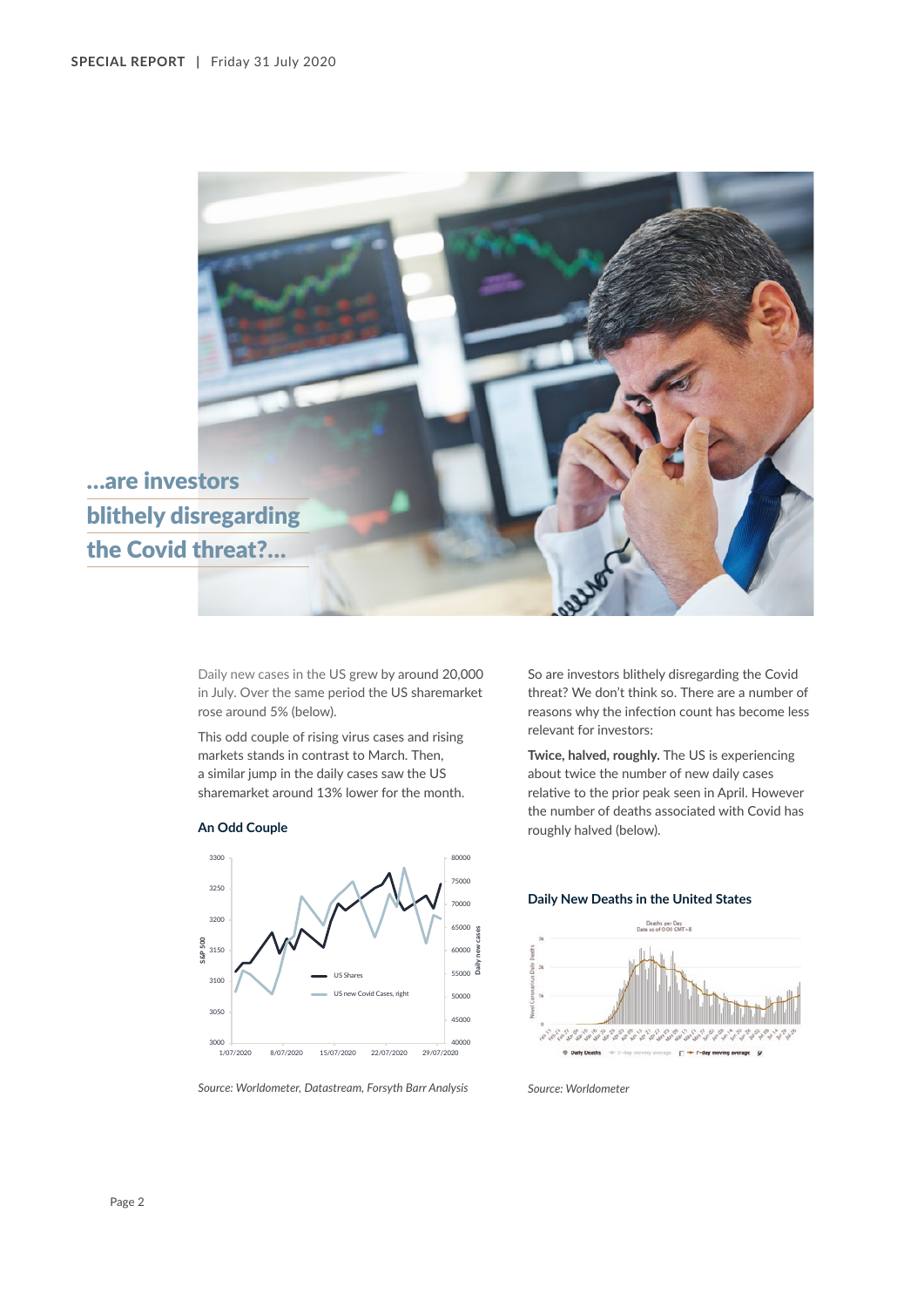

## **Investors fear Covid, but they fear lockdowns more.** US GDP for the June quarter was reported

Friday. This showed a decline of 33% at an annual rate – a postwar low. Lockdowns are devastating for the economy. However, while deaths remain well below prior highs, the prospect of fresh Lockdowns seems remote. Arguably masks are the new Lockdown, with over half of US States imposing some sort of mask wearing requirement. But clearly this is far less of a threat to economic activity.

**Vaccines.** We spoke of the hunt for a vaccine in our last Focus. The news here continues to be broadly positive. Johnson & Johnson has joined the queue of companies reporting promising signs from their vaccine candidate.

**Friendly bankers.** We believe the most important driver of markets over recent months has been central banks generally, and the Federal Reserve in particular. Indeed, since the Fed pledged unlimited support to the economy on March 23, the S&P 500 has risen almost 50%. This attitude was reinforced in early June with Chair Powell saying: "…we're not even thinking about thinking about raising rates".

**Amazin' Earnings.** While many companies' earnings were negatively impacted in the June quarter, some companies, particularly in the Technology and Healthcare sectors have, if anything, benefitted. Friday, for example, Amazon reported a doubling of earnings versus the same quarter in 2019.